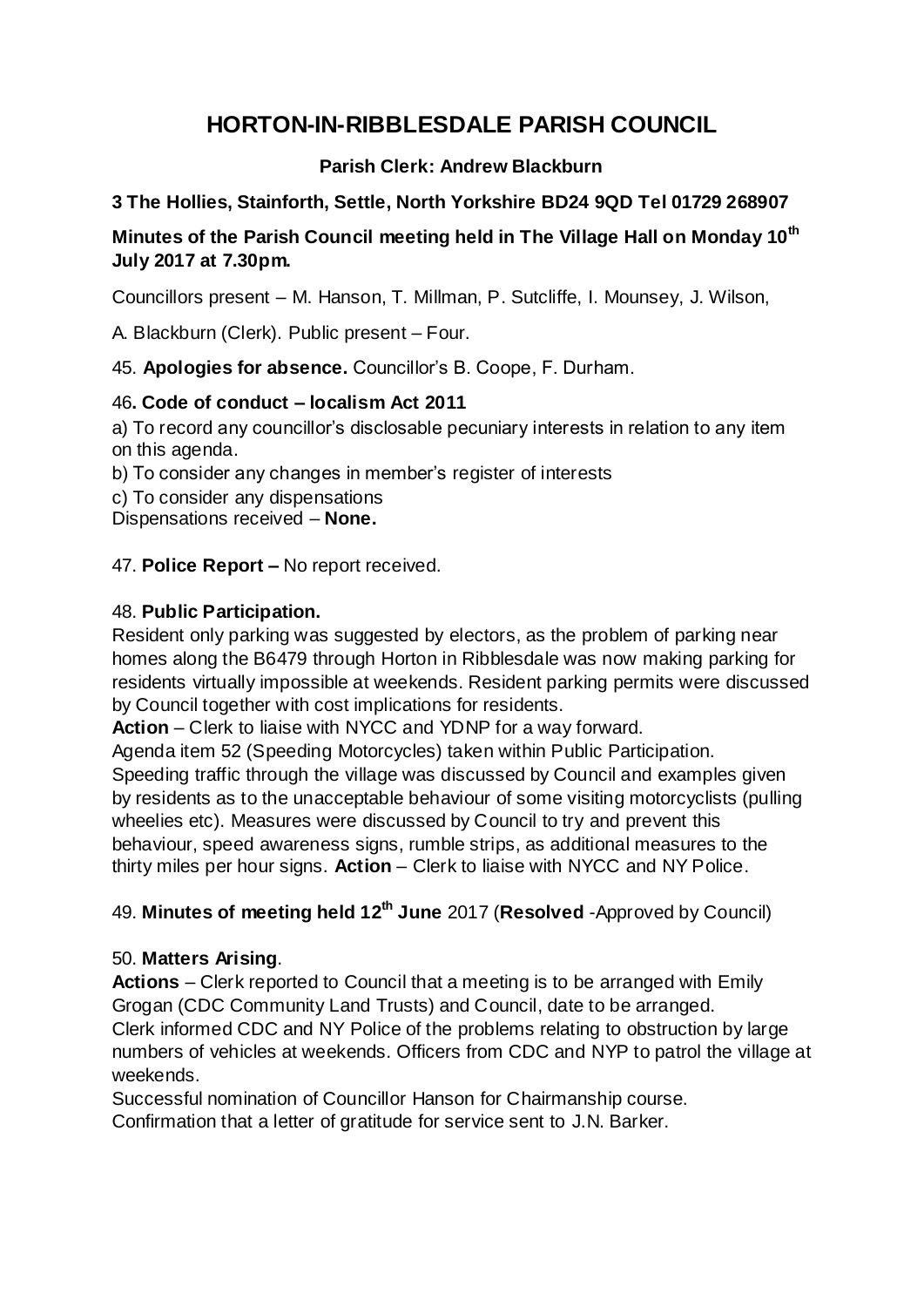## 51. **Three Peaks Walkers** – Problems and Review.

Reported by residents that during the recent tarmacadam resurfacing of the B6479 through the village the parking issues relating to the large numbers of visitors was greatly reduced. This seems to have occurred because of the no waiting cones that had been positioned throughout the village along the road whilst the yellow lines could be repainted, these cones were continuous throughout the village with no gaps for vehicular parking. **Action** – Clerk to liaise with NYCC, it was reported that the best time to view traffic problems were on any Saturday between 11.30 am and 1 pm, digital photographs of problem parking supplied by residents to present to NYCC.

Also to liaise with residents affected in regard to yellow lines throughout the village. Noise levels relating to some Three Peak Walkers were at times excessively loud and totally unacceptable, especially from the large groups, charities etc who insist on blowing klaxons or playing music for participants. The problems relating to noise was getting worse. Council discussed large notice boards placed at strategic points within the village, reminding walkers to remain respectful to residents and the environment. **Action** – Clerk to liaise with Ingleton P.C. about problems and YDNP senior management about noise and signage.

Contact NY Police about anti-social behaviour.

Dog litter bins were discussed by Council, **Action** – Clerk to ask CDC for bins in the village.

Litter problems had been identified by residents after events where the Army had participated. **Action** – Clerk to write to The Army Foundation College about the problem.

#### 52. **Speeding Motorcycles** – Taken within agenda item 48

#### 53. **Woodland** – Ingleborough

Councillor Wilson reported to Council information received from Yorkshire Dales Millennium Trust and evening event to promote the Woodland Grants Programme. Council discussed land drainage problems and tree planting at Helwith Bridge. **Action** – Clerk to enquire.

#### 54. **SYDO IT –** Website & Training.

Clerk informed Council that SYDO IT were in the process of setting up an appropriate secure website and associated training package, to enable compliance with Transparency Code legislation.

## 55. **Affordable Housing Scheme & Community Land Trusts**

Council discussed the proposed affordable housing scheme. **Action** – Clerk to arrange meeting with Emily Grogan CDC and Council.

#### 56. **Cemetery Gate**

It was reported to Council that the Cemetery Gate and stone post had suffered damage and was lying flat in the churchyard. **Action** – Clerk to place gates in the Sextons hut until Council decides on appropriate action.